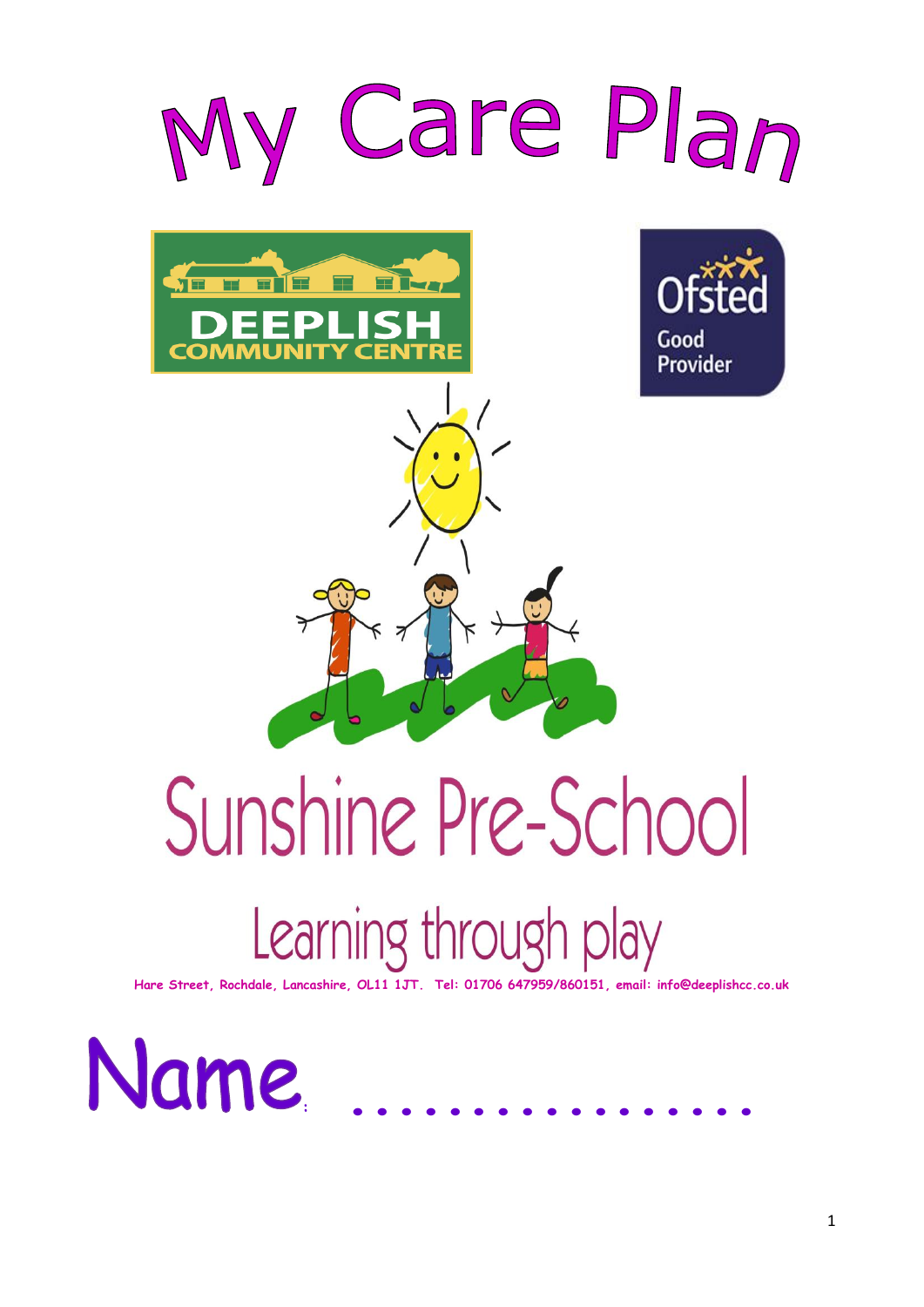# Personal Profiles

| Child's Full Name                             |     | Home Address                                     |                             |  |
|-----------------------------------------------|-----|--------------------------------------------------|-----------------------------|--|
|                                               |     |                                                  |                             |  |
| Child's Date of Birth                         |     |                                                  |                             |  |
|                                               |     |                                                  |                             |  |
| Home Telephone<br>Number                      |     |                                                  |                             |  |
| <b>Mobile Phone</b><br><b>Numbers</b>         | Dad |                                                  |                             |  |
|                                               | Mum |                                                  |                             |  |
| <b>Work Phone</b><br><b>Numbers</b>           | Dad |                                                  |                             |  |
|                                               | Mum |                                                  |                             |  |
| Emergency Contacts in order of<br>priority    |     | 2 <sup>nd</sup> Parents' Address (if applicable) |                             |  |
| e.g. 012345 678901                            |     | <b>Aunty Pat</b>                                 |                             |  |
| 1.                                            |     |                                                  |                             |  |
| 2.                                            |     |                                                  |                             |  |
| 3.                                            |     |                                                  |                             |  |
| Ethnicity of child (Please $\checkmark$ tick) |     |                                                  | Please State your Religion: |  |
| White                                         |     |                                                  |                             |  |
| Pakistani                                     |     |                                                  |                             |  |
| Bangladeshi                                   |     | Marital status of parents:                       |                             |  |
| Indian                                        |     |                                                  | Married                     |  |
| Arab                                          |     | Separated                                        |                             |  |
| Please Specify)                               |     | Divorced                                         |                             |  |
| Mixed                                         |     |                                                  | Single                      |  |
| Other<br>(Please Specify)                     |     | Cohabiting                                       |                             |  |
|                                               |     |                                                  |                             |  |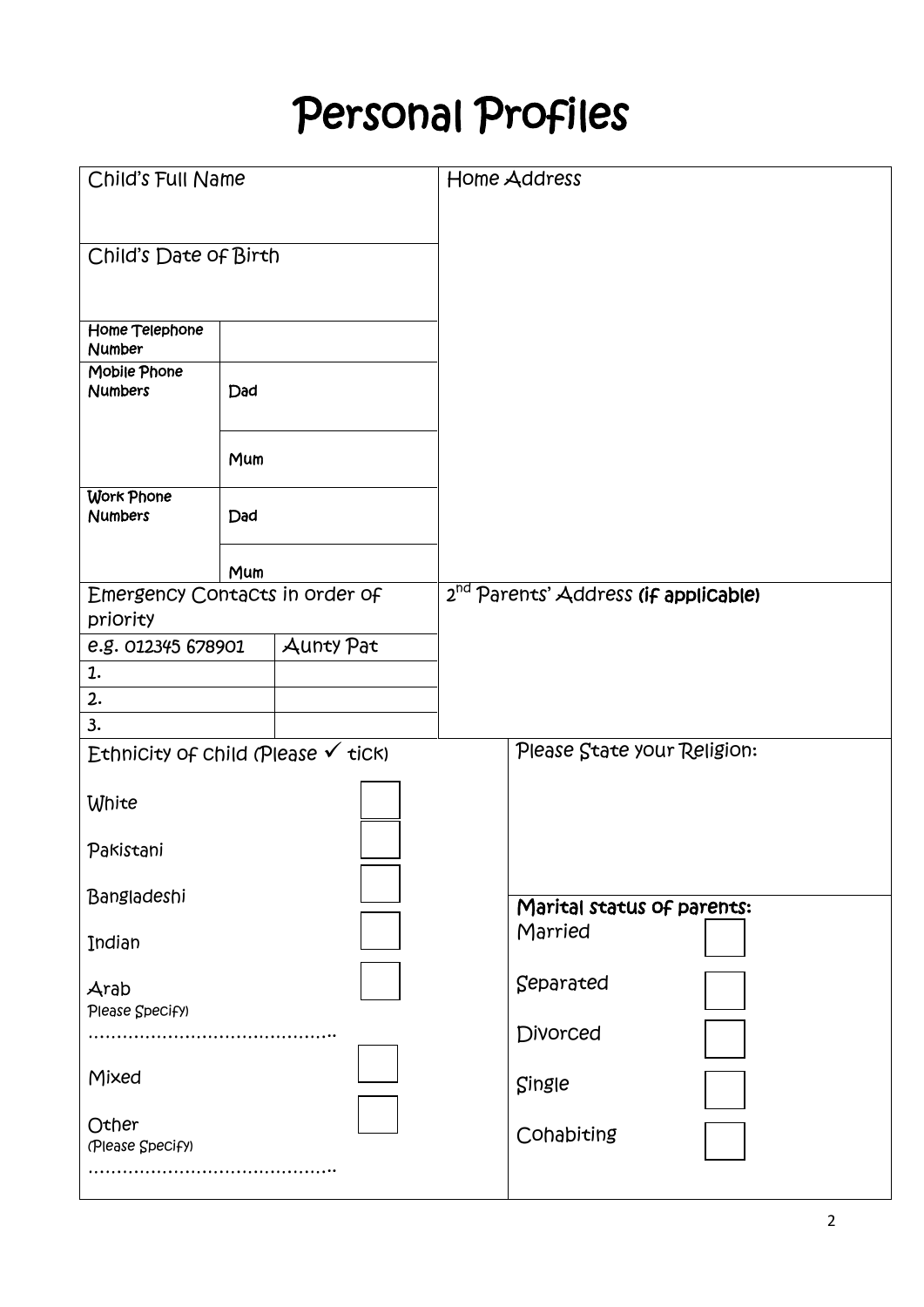| allowed contact with the child. This Order does not give parental responsibility)                                                                                                                                                                                  | $W$ hO has legal COntaCt with the Child? (Legal contact – Order made by court to determine who is |  |  |
|--------------------------------------------------------------------------------------------------------------------------------------------------------------------------------------------------------------------------------------------------------------------|---------------------------------------------------------------------------------------------------|--|--|
|                                                                                                                                                                                                                                                                    | Who has parental responsibility for the Child? (Please give names and relationship to child)      |  |  |
|                                                                                                                                                                                                                                                                    | Persons ALLOWED to collect the child i.e. Childminders, neighbours, friends etc                   |  |  |
| Persons NOT ALLOWED to collect the child                                                                                                                                                                                                                           |                                                                                                   |  |  |
| Any Fears or Phobias                                                                                                                                                                                                                                               |                                                                                                   |  |  |
| Allergies                                                                                                                                                                                                                                                          | Dietary requirements                                                                              |  |  |
| Any Medical conditions: Please give details of medication required for any medical condition i.e.<br>asthma and inhalers or use of epi pens for allergic reactions. Please also give details of any major<br>illnesses, injuries and operations and provide dates. |                                                                                                   |  |  |
| Name, address and telephone number of Doctor:                                                                                                                                                                                                                      |                                                                                                   |  |  |
| Name, address and telephone number of Health Visitor:                                                                                                                                                                                                              |                                                                                                   |  |  |
| Name and contact details of any other professionals working with your child:                                                                                                                                                                                       |                                                                                                   |  |  |
|                                                                                                                                                                                                                                                                    | This information will be stored in accordance with the Data Protection Act 1998,                  |  |  |

and treated in confidence and complies with the requirements of the Act.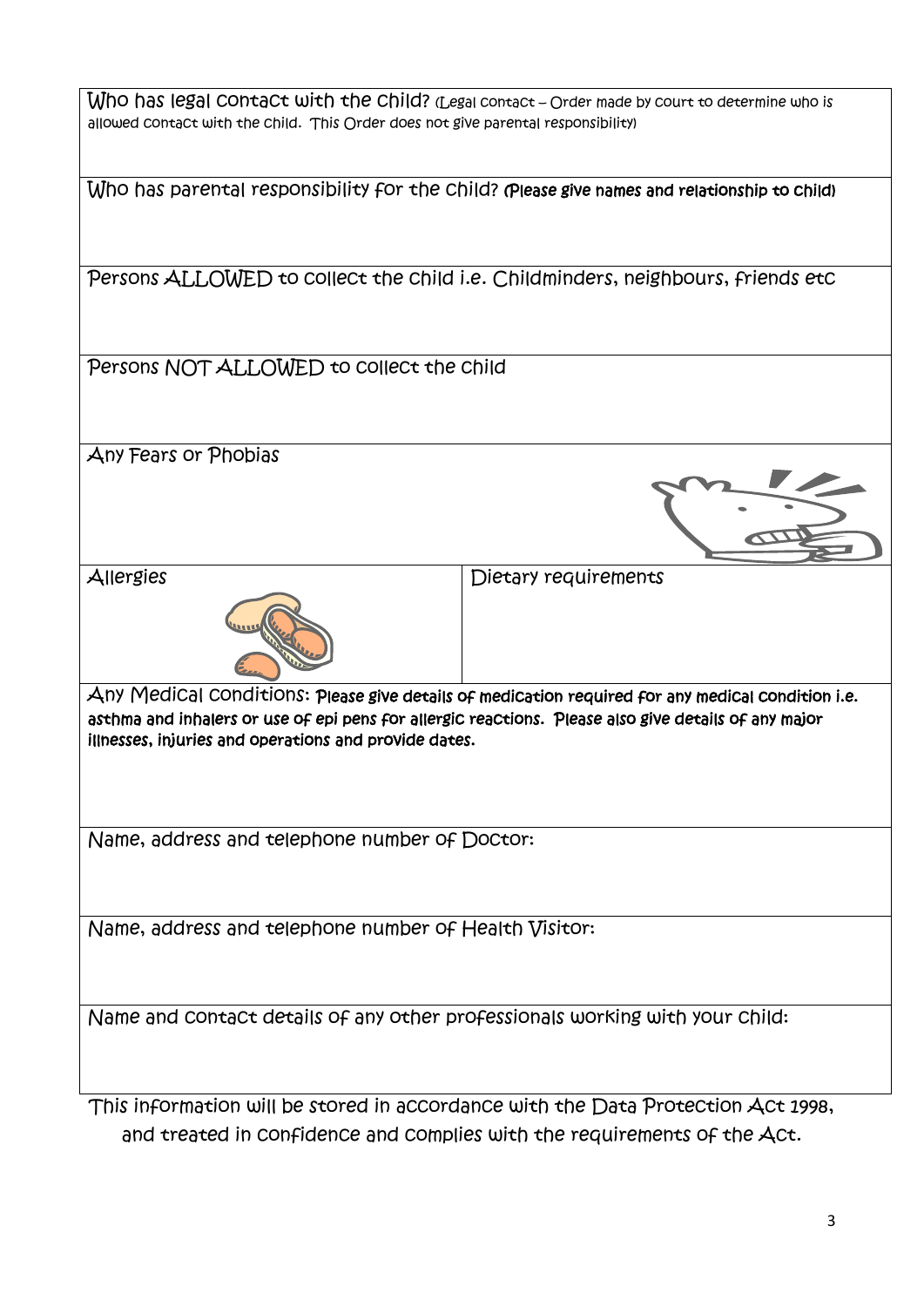# Me & my family

| How many family members are there in your household?<br>separate sheet if necessary) | Please provide details of persons living in the child's household (please continue on a |
|--------------------------------------------------------------------------------------|-----------------------------------------------------------------------------------------|
| Full name of Father:                                                                 | Full name of Mother:                                                                    |
| Date of birth:                                                                       | Date of birth:                                                                          |
| Ethnicity:                                                                           | Ethnicity:                                                                              |
| Occupation:                                                                          | Occupation:                                                                             |
| National Insurance No:                                                               | National Insurance No:                                                                  |
| Full name:                                                                           | Full name:                                                                              |
| Relationship to Child i.e. Brother or Sister                                         | Relationship to Child i.e. Brother or Sister                                            |
| Full name:                                                                           | Full name:                                                                              |
| Relationship to child: Brother or Sister                                             | Relationship to Child:                                                                  |
| Full name:                                                                           | Full name:                                                                              |
| Relationship to Child:                                                               | Relationship to Child                                                                   |
| Full name:                                                                           | Full name:                                                                              |
| Relationship to Child:                                                               | Relationship to Child                                                                   |
| Full name:                                                                           | Full name:                                                                              |
| Relationship to Child:                                                               | Relationship to Child                                                                   |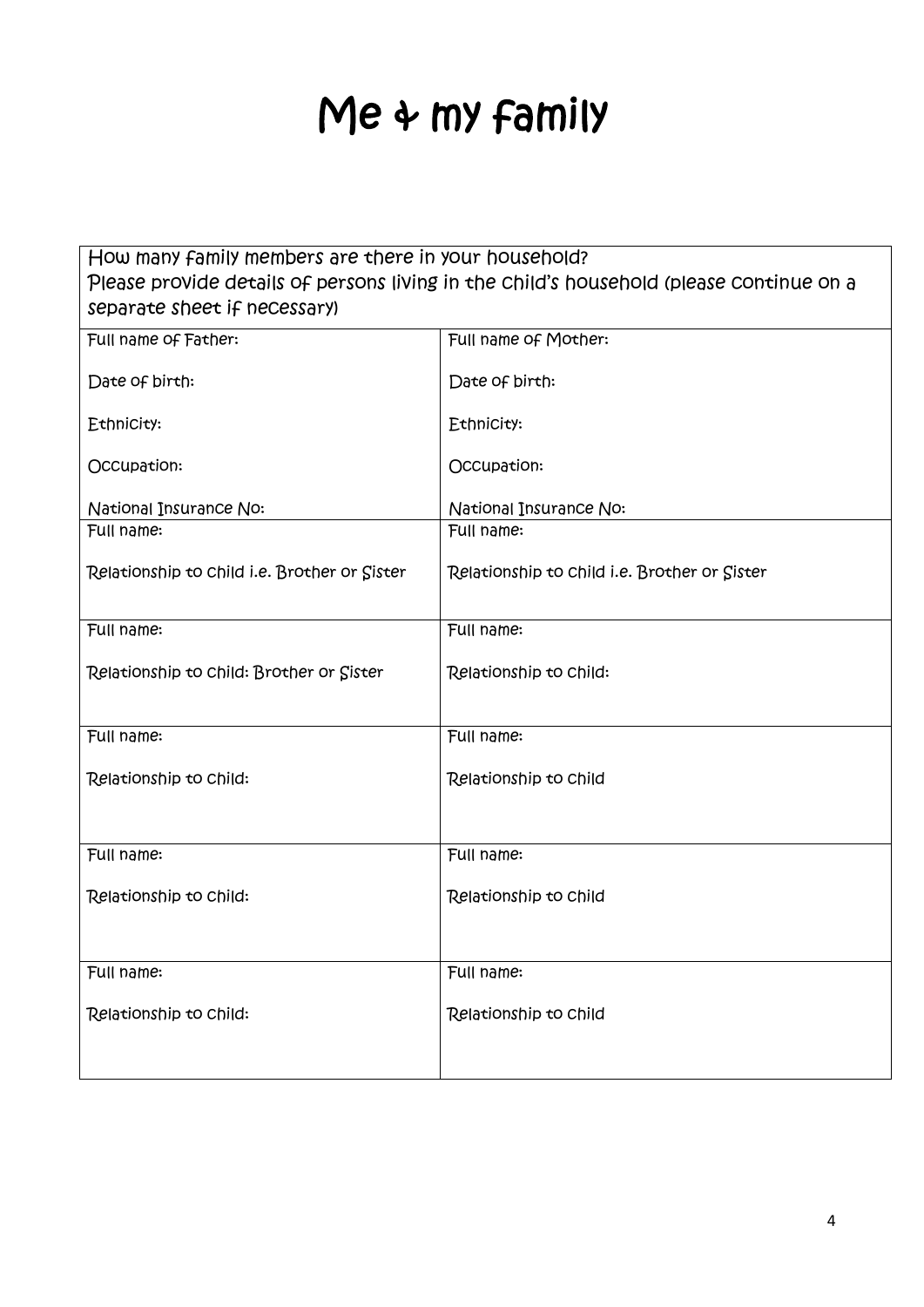# All about me

Name I liked to be called: …………………………………………….

| I use a bottle for milk/juice: $\Box$ Yes                                                                                            |                              | N <sup>o</sup> |
|--------------------------------------------------------------------------------------------------------------------------------------|------------------------------|----------------|
| I use a dummy/soother:                                                                                                               | $\Box$ $\gamma$ es $\Box$ No |                |
| I am a fussy eater:                                                                                                                  | $\Box$ $\forall$ es          | N <sup>o</sup> |
| I can use a spoon:                                                                                                                   | $\Box$ Yes                   | l No           |
| I Can use a knife and fork:                                                                                                          | $\Box$ $\gamma$ es $\Box$ No |                |
| I Can use a Cup/glass:                                                                                                               | Yes                          | <b>No</b>      |
| <b>TOILETTING</b><br>Please $\checkmark$ as appropriate<br>Nappies<br>Toilet Trained (Need reminders)<br><b>Fully Toilet Trained</b> |                              |                |

Authorisation to provide Intimate Care

Name of child ...................................................................

I hereby authorise Sunshine Preschool to deliver intimate care to the above name child.

Signed ................................................ Parent/Guardian

Date .........................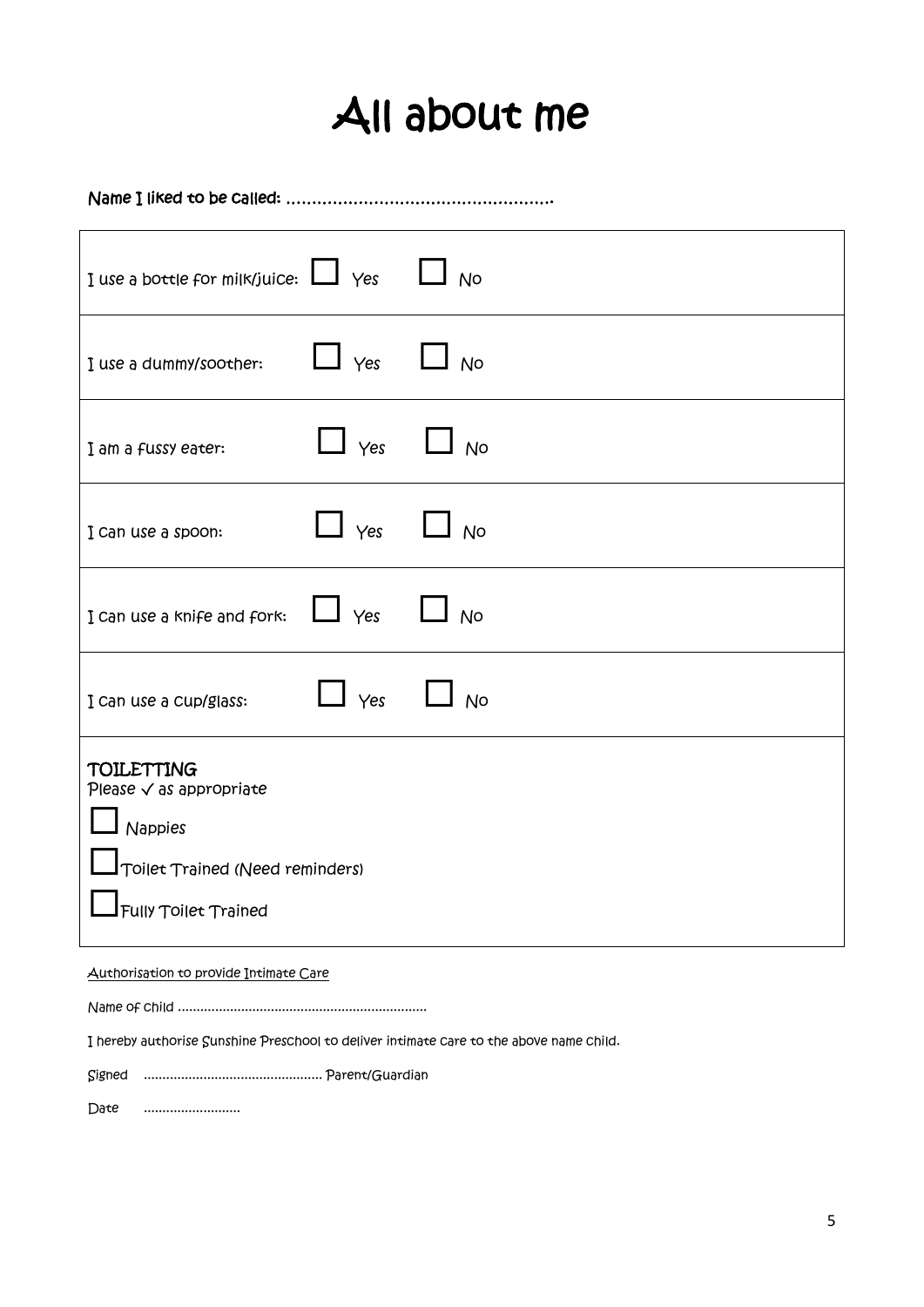## **Behaviour Management**

#### My positive behaviours include:

For example: I like to share 

## My inappropriate behaviours include:

For example: I hit and throw toys

# Vision/Hearing

I require support for my vision/hearing

Yes/No\* (Delete as necessary)

### If yes, please specify

# Communication

| My parents' mother tongue is |  |
|------------------------------|--|
| My home language is          |  |
|                              |  |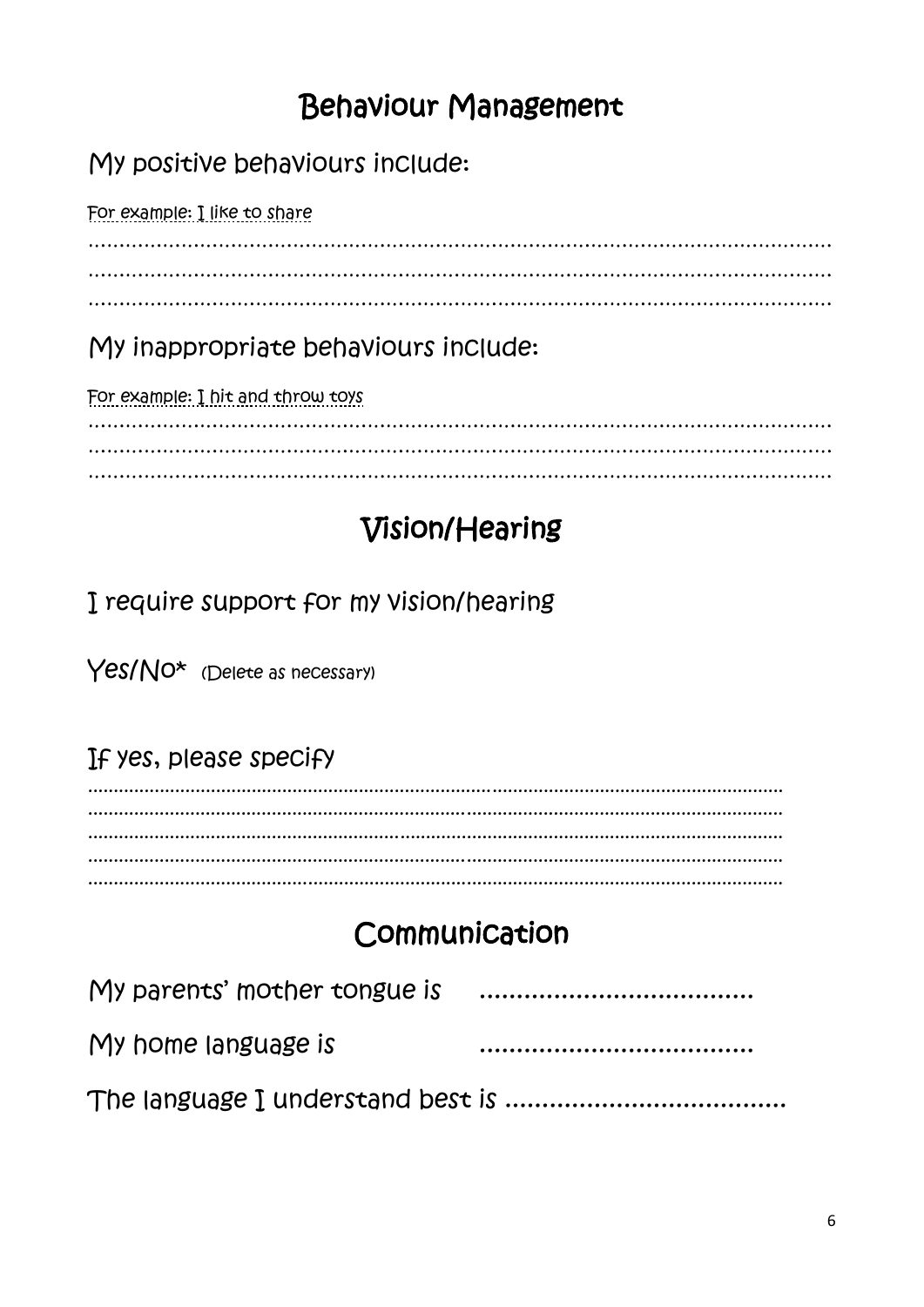

#### **PARENTAL PERMISSION FORM DECLARATION**

In order to ensure that your child receives the best and most appropriate care, attention and treatment in case of an emergency; **please carefully read and sign the declaration below**.

I agree that the staff of Sunshine Preschool can take the necessary steps to ensure that my child receives the best and most appropriate care, attention and treatment should there be an emergency in the provision or whilst my child is on an authorised outing.

I understand that the staff of Sunshine Preschool will make every effort to inform me of any emergency or accident as soon as possible after the even and they may have to accompany my child to hospital in the case of a serious accident OR follow the appropriate advice provided by a medical expert.

| FULL NAME OF CHILD: | DATE OF BIRTH: |
|---------------------|----------------|
|                     |                |

**I GIVE/DO NOT GIVE\* my permission for Sunshine Preschool staff to authorise hospital staff to administer essential treatment until my arrival:**

1. First Named Parent/Guardian

2. Second Named Parent/Guardian

**\*Delete as necessary**

#### **WE KEEP THIS FORM FOR 2 YEARS (OFSTED GUIDANCE), FOR LEGAL PURPOSES 21 YEARS. COPIES OF THE FORM MUST BE SECURELY ON THE PREMISES AT ALL TIMES**